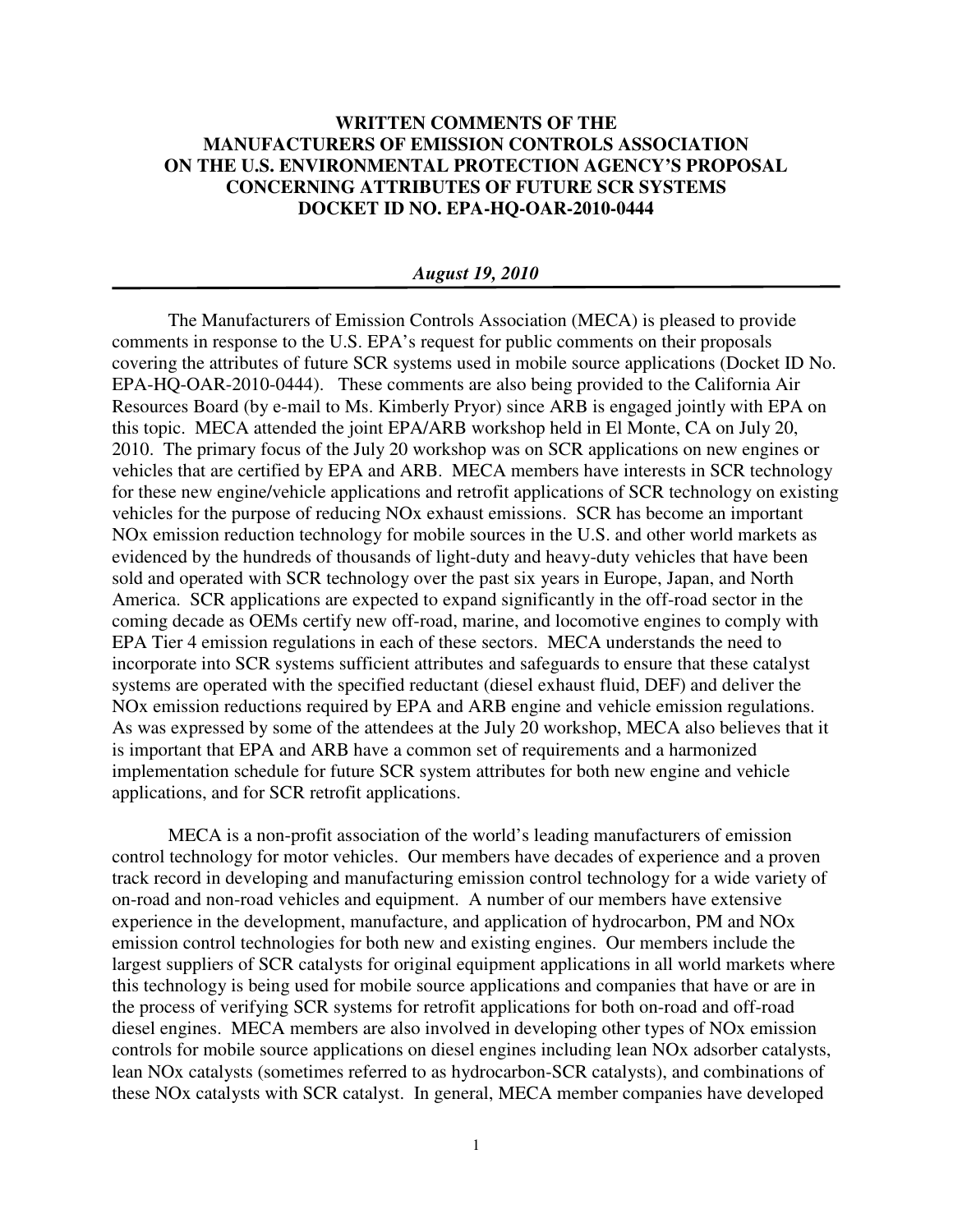exhaust and evaporative emission control technologies for gasoline, diesel, and alternative-fueled engines.

 Many of the proposed attributes for future SCR technology discussed at the July 20, 2010 workshop deal with more rigorous and robust monitoring, warnings and inducements that limit the potential operation of SCR systems without DEF. In new engine and vehicle applications the OEM is responsible for these issues and in the best position to provide inputs to EPA and ARB on these issues. MECA is aware that many OEMs are already making use of available NOx sensors and urea quality sensors to "manage" their SCR systems and ensure the use of DEF that meets the current ASTM specifications. Urea quality detection may become more important as SCR systems are introduced in the off-road sector; especially in applications where there is a risk that agricultural-grade urea could be substituted for DEF. The use of agricultural-grade urea that does not meet the same specifications of DEF can lead to deposits on catalysts or poor urea injection system performance that will degrade NOx conversion efficiency of the SCR system. Another area of concern related to DEF quality is related to "shelf life" of DEF in on-board DEF tanks in applications that could have unusually long periods of inactivity (e.g. seasonal service fleets in either on-road or off-road applications). Available NOx sensors or urea quality sensors should be able to provide protection for this situation as well.

OEMs are also in the best position to deal with the issue of improved freeze protection for SCR systems that was discussed at the July 20, 2010 workshop. MECA would like to note, however, that highly efficient diesel fuel burners are available that could be used to accelerate the warm-up of SCR systems that operate in cold ambient conditions.

Some of the proposals presented at the workshop on more robust monitoring and driver warning issues can also be carried over to retrofit SCR operations. Retrofit SCR applications are, in general, not able to include inducements related to engine operation (e.g., engine derating, speed limiters, etc.). Also SCR retrofits on older diesel engines with mechanical controls can limit the options for SCR driver inducements compared to OEM SCR applications. However, recent EPA verifications of retrofit SCR systems have included the use of dual NOx sensor or urea quality sensor strategies that are tied to engine re-start conditions to ensure that the retrofit SCR system is functioning as verified. MECA believes that this type of "final inducement" provides an adequate safeguard for retrofit SCR system applications. MECA would like to better understand EPA and ARB's proposals as they pertain to retrofit SCR applications. A joint public workshop devoted specifically to retrofit SCR applications would be a helpful means to initiate a productive dialogue between the agencies and SCR retrofit manufacturers on how to best translate some of the future attributes for OEM SCR systems over to retrofit SCR applications.

The workshop covered a few SCR catalyst specific issues that MECA would like to comment on:

1. Ammonia slip – Both EPA and ARB indicated that future SCR systems should limit ammonia slip to below 10 ppm on average over the appropriate test cycles for the regulatory defined useful life of the emission system. This is consistent with the Euro VI heavy-duty requirements. MECA supports this position and believes that both original equipment and retrofit SCR systems are technically capable of complying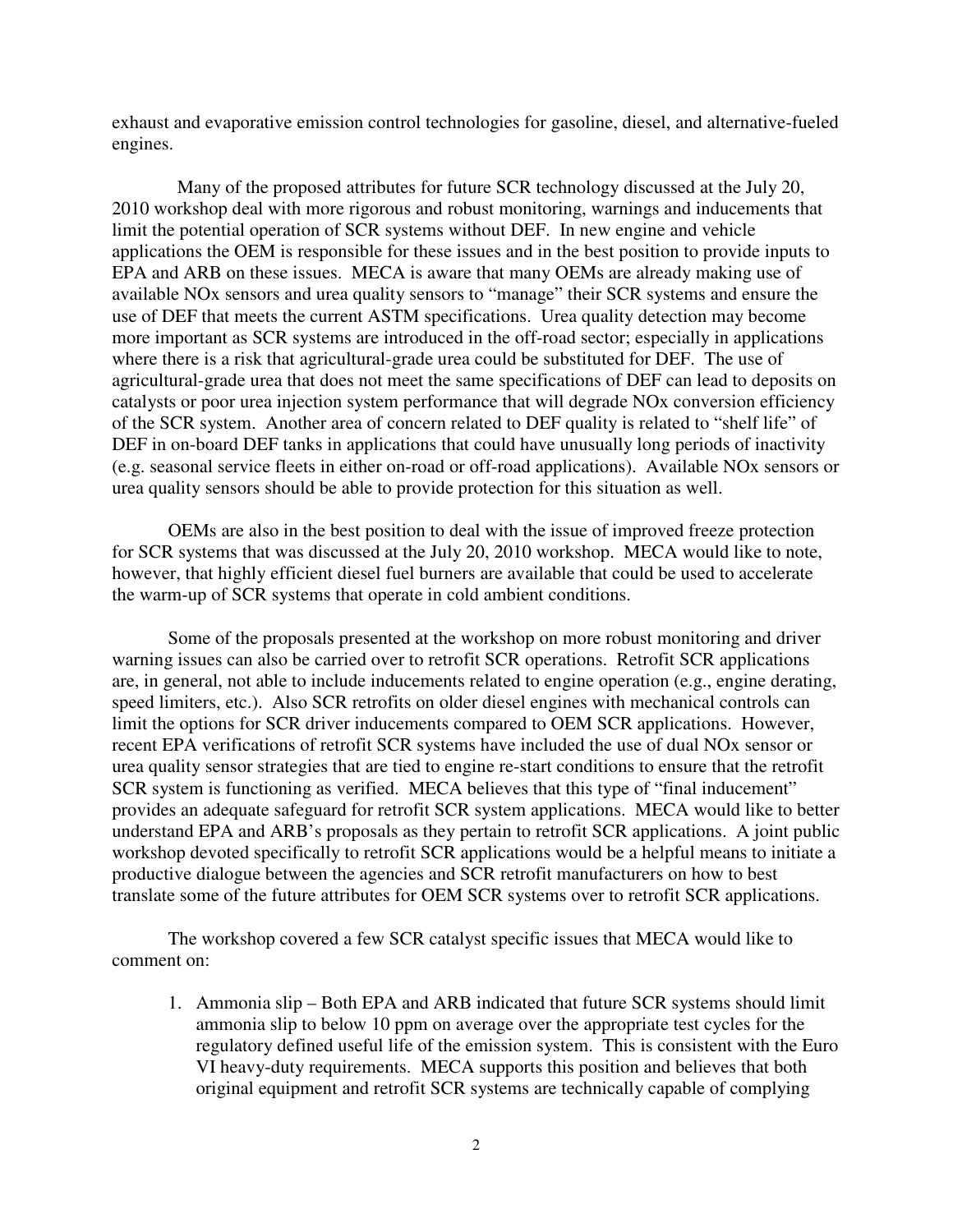with this limit on ammonia slip. There are already examples of both OEM and retrofit SCR systems that are achieving ammonia slip emissions below this average 10 ppm limit.

2. N<sub>2</sub>O emissions – During the workshop a commenter raised the issue of N<sub>2</sub>O emissions from SCR systems. This issue has been included in the development efforts with respect to both SCR catalyst formulations and ammonia slip catalysts. SCR catalyst formulations and ammonia slip catalyst formulations have been developed recently with improved selectivity for producing the desired product of  $N_2$ and reduced selectivity in producing  $N_2O$  compared to earlier catalyst compositions. An example of reduced  $N_2O$  emissions from SCR catalysts that employ an ammonia slip catalyst was presented at the September 2007 SAE Heavy-duty Diesel Symposium held in Gothenburg, Sweden (see presentation by G. Smedler of Johnson Matthey). Efforts similar to the results presented by Smedler et al. have continued at the major manufacturers of SCR catalysts and ammonia slip catalysts in advance of the commercial launch of DPF+SCR systems for both light-duty and heavy-duty vehicle applications in the U.S. It should be noted that, in addition to the selectivity of SCR and ammonia slip catalysts to produce the desired  $N_2$  reaction product rather than  $N_2O$ , other SCR system variables such as the urea injection strategy and the volume of SCR catalyst also have impacts on the level of  $N_2O$  emissions that are emitted from SCR systems.

MECA believes that EPA should consider appropriate  $N_2O$  caps for heavy-duty vehicles as part of its pending proposal on greenhouse emissions from this sector. EPA and ARB have already dealt with  $N_2O$  emissions from light-duty vehicles in the final national light-duty greenhouse gas emission regulation. In the light-duty sector EPA has set a cap on  $N_2O$  emissions over the FTP cycle but allowed OEMs the flexibility to include measured  $N_2O$  emissions in an overall  $CO_2$ -equivalent emission calculation (i.e., one can essentially trade-off higher  $N_2O$  emissions vs.  $CO_2$ emissions). A similar regulatory strategy for heavy-duty vehicles would be appropriate.

- 3. Dioxin/furan emissions MECA has partnered with EPA on the SCR dioxin test program that is nearing an end at EPA's Ann Arbor laboratory. As EPA indicated in their straw man proposal issued prior to the July 20 workshop, testing to date has shown no evidence for dioxin production over a Cu-zeolite SCR catalyst. The complete test matrix for this program is expected to be finished by the end of this year. If the results continue to show no evidence for any dioxin or furan formation over Cu-zeolite SCR catalysts, MECA believes that OEM or retrofit SCR systems that utilize Cu-zeolite catalysts in configurations similar to the configurations tested by EPA should be certified or verified without the need for the manufacturer to submit any additional test data.
- 4. Vanadia SCR catalysts Vanadia SCR catalysts have already seen wide scale commercial use for controlling NOx emissions from stationary sources. MECA understands the issues related to the thermal stability of these catalysts and the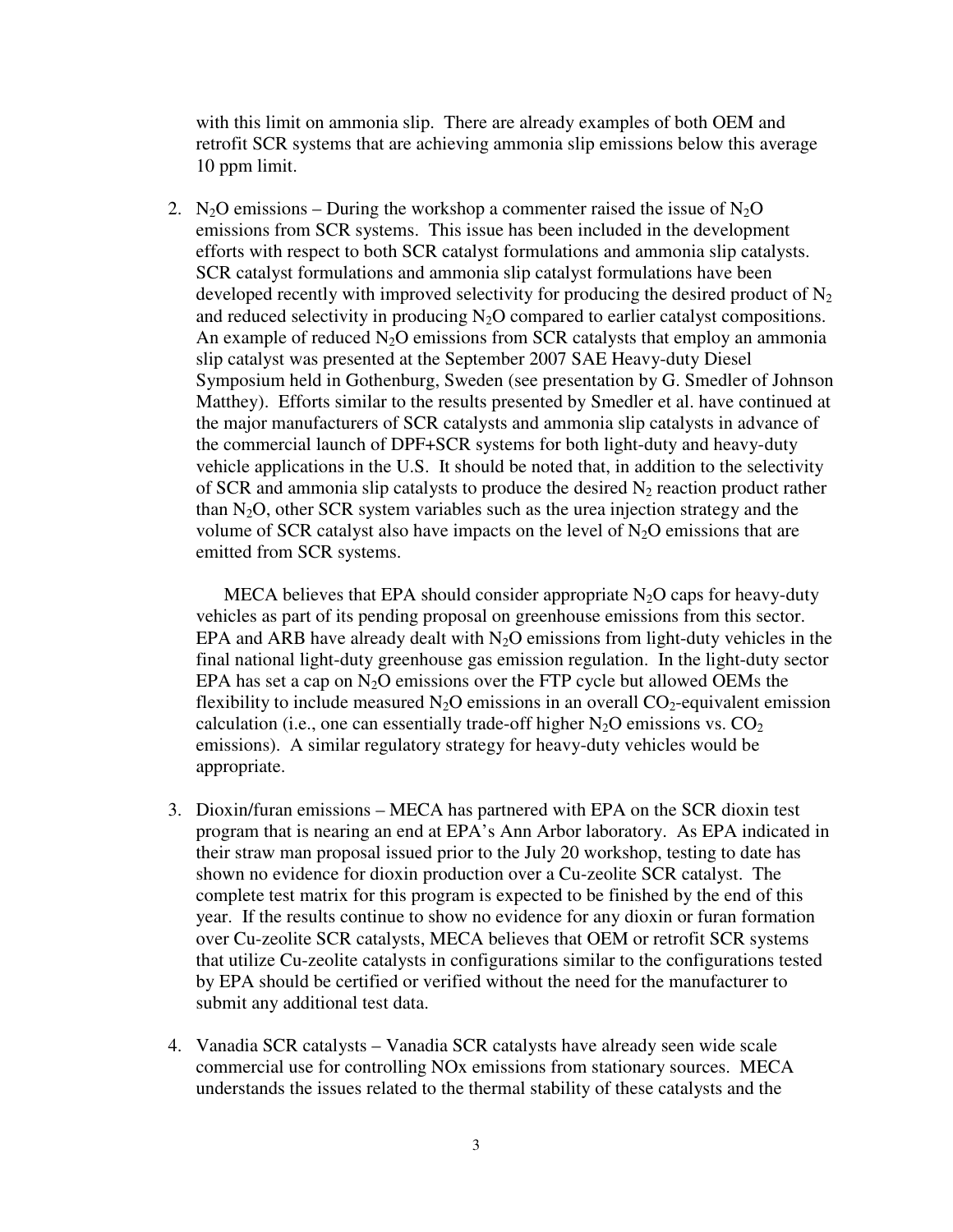potential sublimation of vanadium-containing species from vanadia-based SCR catalysts that are operated at elevated temperatures. MECA, manufacturers of SCR catalysts, and SCR catalyst raw material suppliers have already initiated a dialogue with EPA on defining a suitable test method for determining the sublimation temperature of vanadium-containing species from these catalysts. MECA is committed to work with EPA and ARB on reaching an agreement on a test method that can be used to define the thermal stability of these catalysts. Establishing any requirements on thermal limits from these catalyst requires an understanding of what vanadium-containing species may be sublimation products, the potential that these species will exit the tailpipe (rather than condense elsewhere in the exhaust system), and the health risks associated with the emission of any of these species in the exhaust.

 In addition to these comments specific to urea-SCR catalyst systems, MECA would also like to note that development efforts are continuing on alternative mobile source NOx emission reduction technologies that do not employ the use of an on-board source of a liquid urea-based reductant (e.g., hydrocarbon-SCR catalysts that employ diesel fuel or E85 as a reductant or combinations of lean NOx adsorber catalysts and SCR catalysts that generate ammonia during lean NOx adsorber regeneration and subsequently store this ammonia on a downstream SCR catalyst for use in NOx reduction). There are also examples of SCR systems that employ a solid reductant that can be used to generate the ammonia rather than the current DEF liquid. These alternative NOx reduction technologies, in some cases, offer the potential for more robust or "secure" real world operation but will need to compete with current urea-SCR systems in terms of performance and cost in the market. Some of these alternative technologies will also need the development of an appropriate reductant infrastructure to ensure wide scale reductant availability.

## **Conclusion**

 MECA members continue to devote significant resources to the development of NOx reduction technologies for both original equipment and retrofit mobile source applications in the U.S. and other world markets. SCR is a proven, durable NOx reduction technology for mobile sources, however, appropriate safeguards and operator inducements are necessary to ensure that these systems are used with the specified DEF. It is important for EPA and ARB to have a common set of requirements and implementation dates for the attributes of future SCR systems for both original equipment and retrofit applications. MECA encourages both agencies to hold additional workshops on SCR system attributes for the full range of mobile source NOx reduction applications to allow for a constructive dialogue with manufacturers and ensure that manufacturers have a common understanding of what is needed for future engine/vehicle certifications or retrofit verifications. MECA also believes it is important for both agencies to complement the discussion on system attributes with a strong enforcement program to make sure that future SCR systems (or other NOx reduction technologies) are used as designed and provide significant NOx reduction benefits consistent with certification and verification test procedures.